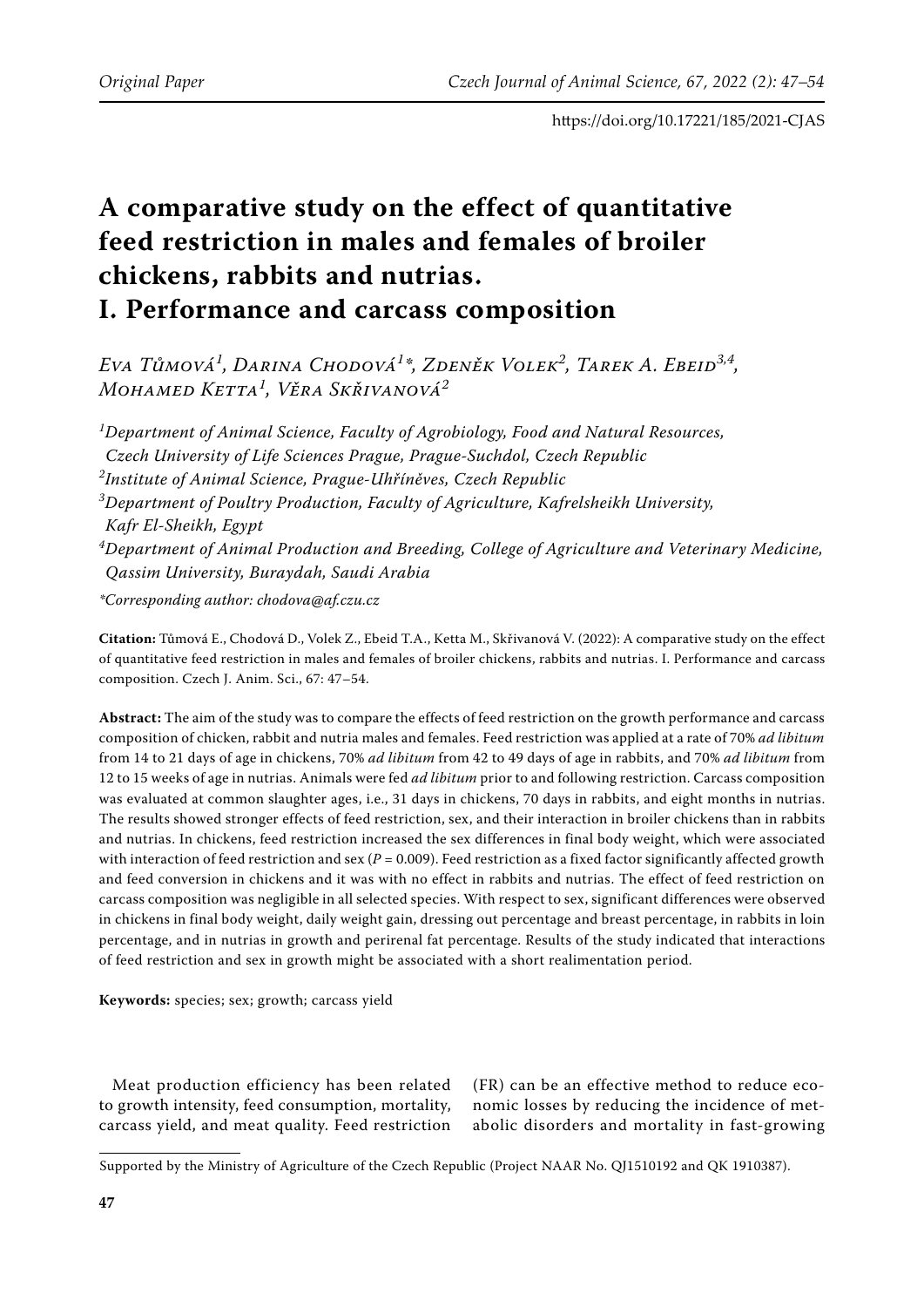broiler chickens ([Mohammadalipour et al. 2017](#page-7-0); [Tumova et al. 2019\)](#page-7-1), rabbits ([Gidenne et al. 2012](#page-6-0); [Birolo et al. 2016\)](#page-6-1), and pigs (Le Floc'h et al. 2014). It was reported that FR resulted in a similar or better feed conversion ratio in several species, including broiler chickens ([van der Klein et al. 2017](#page-7-2); [Tumova and Chodova 2018;](#page-7-3) [Lunedo et al. 2019](#page-7-4)), rabbits ([Gidenne et al. 2012;](#page-6-0) [Tumova et al. 2016](#page-7-5); [Chodova et al. 2019](#page-6-2); [Crespo et al. 2020\)](#page-6-3), and turkeys ([Tumova et al. 2002](#page-7-6)). However, inconsistent data have been published on growth parameters. Previous studies confirmed compensatory growth following FR in chickens ([Tumova et al. 2002](#page-7-6); [van](#page-7-2)  [der Klein et al. 2017](#page-7-2); [Lunedo et al. 2019\)](#page-7-4), rabbits ([Tumova et al. 2002;](#page-7-6) [Gidenne et al. 2012](#page-6-0); [Crespo](#page-6-3)  [et al. 2020\)](#page-6-3), and nutrias ([Tumova et al. 2021a](#page-7-7)). However, other studies reported growth retardation due to FR in chickens [\(Tumova and Chodova](#page-7-3)  [2018](#page-7-3); [Gratta et al. 2019\)](#page-7-8), rabbits ([Tumova et al.](#page-7-5)  [2016\)](#page-7-5), turkeys ([Tumova et al. 2002\)](#page-7-6), lambs [\(Santos](#page-7-9)  [et al. 2018\)](#page-7-9), and pigs ([Carco et al. 2018](#page-6-4)). With respect to carcass composition, [Tumova et al. \(2019\)](#page-7-1) observed no significant effect of FR on dressing out percentage (DOP) and thigh percentage; meanwhile, breast yield was lower and abdominal fat yield was higher in restricted chickens. [Gratta](#page-7-8)  [et al. \(2019\)](#page-7-8) stated that late-restricted (from 27 to 37 days of age) chickens had a significantly lower carcass weight and breast proportion, while earlyrestricted (from 13 to 23 days of age) chickens had an intermediate carcass weight and breast percentage compared to those of *ad libitum* fed chickens. In rabbits, [Birolo et al. \(2016](#page-6-1); [2020a](#page-6-5)), [Alabiso et al.](#page-6-6)  [\(2017\)](#page-6-6), and [Chodova et al. \(2019\)](#page-6-2) did not observe a significant effect of FR on carcass composition, while [Gidenne et al. \(2012\)](#page-6-0), [Chodova et al. \(2016\)](#page-6-7)  and [Birolo et al. \(2020b\)](#page-6-8) observed lower DOP in restricted rabbits. In our recent experiment with nutrias, FR increased the hind part and perirenal fat percentage ([Tumova et al. 2021a](#page-7-7)).

Sexual dimorphism encompasses growth, feed consumption and carcass yield. However, the degree of divergence between sexes varies considerably among species ([Baeza et al. 2001\)](#page-6-9). [van der](#page-7-10)  [Heide et al. \(2016\)](#page-7-10) observed in a sex specific model a high genetic correlation for the growth of males and females in broiler chickens (0.86–0.94), cattle (0.68–0.84), and pigs (0.86–0.93). Muscovy drakes are almost double the size of females ([Baeza et al.](#page-6-9)  [2001](#page-6-9)). In contrast to the differences in the growth of turkey males and females, the thighs and breasts

developed at the same rate ([Tumova et al. 2020](#page-7-11)). In nutrias, the difference between males and females in live body weight at eight months was 24–26% [\(Tumova et al. 2021b\)](#page-7-12). Conversely, rabbits showed low sexual dimorphism in live body weight at early ages but females had a higher proportion of the *longissimus lumborum* (LL) muscle ([Trocino et al. 2015\)](#page-7-13).

It could be hypothesized that the variability in body weight between males and females might be related to the effect of FR on growth performance and carcass yield. Therefore, the objective of the present study was to compare the effects of quantitative FR on the growth, feed consumption and carcass composition of broiler chicken, rabbit, and nutria species with different degrees of sexual dimorphism and to evaluate the interaction of feeding regime and sex using similar methods of FR in these selected animal species.

# **Material and methods**

All experiments were approved by the Ethics Committee of the Central Commission for Animal Welfare at the Ministry of Agriculture of the Czech Republic for feeding tests. The experimental conditions agreed with the principles laid down in EC Directive 86/609/EEC regarding the protection of animals used for experimental and other scientific purposes. The experiment with broiler chickens was performed at the Ústrašice International Testing Station (Tábor, Czech Republic), with rabbits in the experimental unit of the Institute of Animal Science (Prague, Czech Republic), and with nutrias at the Central Institute for Supervising and Testing in Agriculture at Havlíčkův Brod (Havlíčkův Brod, Czech Republic).

#### **Animals and experimental design**

In the present study in all experiments, 70% of *ad libitum* feeding was applied in the restriction period. The length of the restriction period was adapted to each selected animal species. In all experiments, the amount of feed for restricted groups was calculated daily based on feed intake of the *ad libitum* groups. Animals in restricted groups were fed *ad libitum* before and after FR. Water was available *ad libitum* throughout the experiment.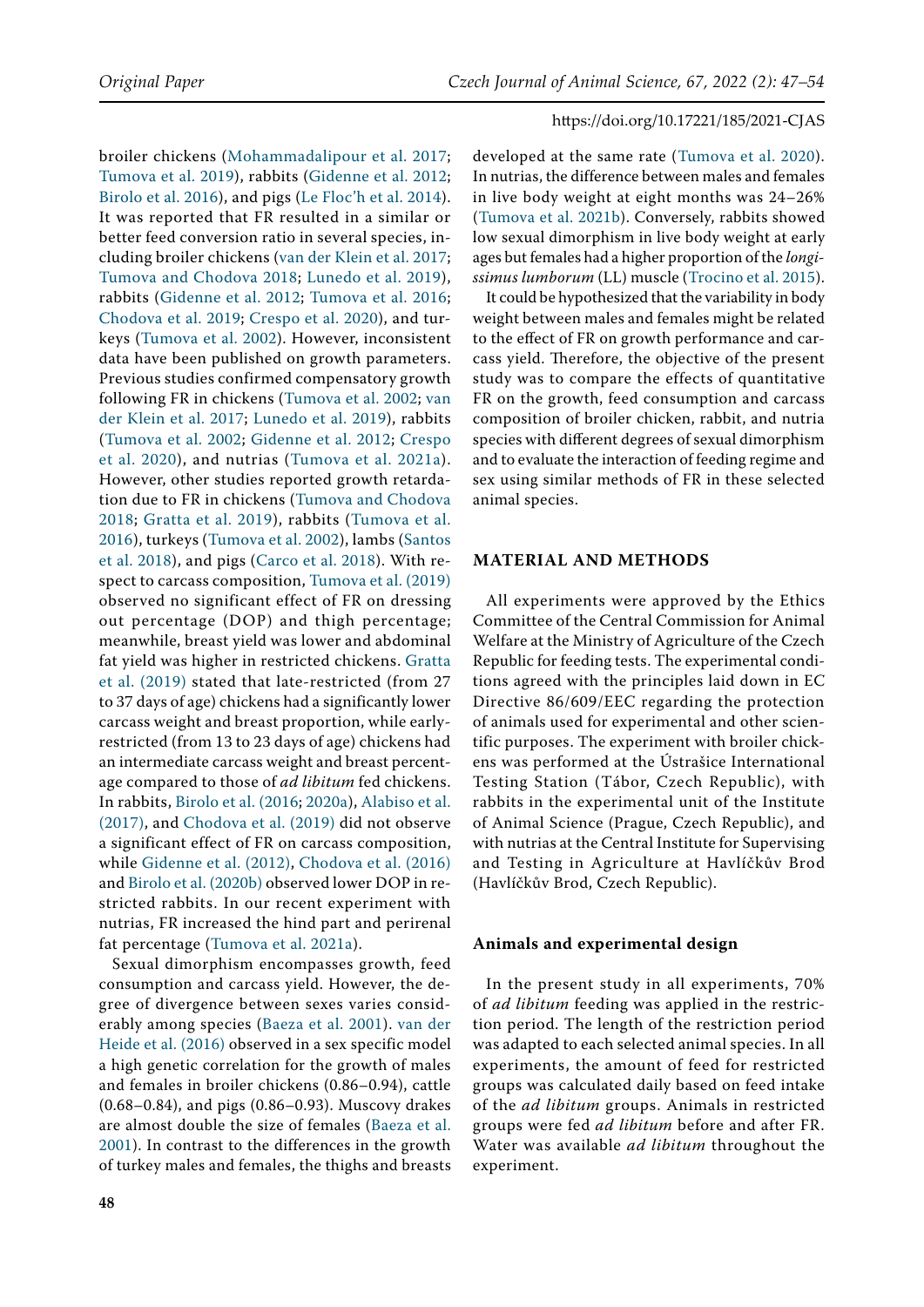The broiler chicken experiment was carried out with 240 males and 240 females of the fast-growing hybrid Ross 308. One-day-old chickens after weighing and wing banding were randomly split into 12 littered pens (40 birds in one pen, 14 birds per m<sup>2</sup>). The experimental design was a 2  $\times$  2 factorial design, with two sexes and two types of feeding regime, namely, *ad libitum* (AL) throughout the experiment and quantitative feed restriction (FR) between 14 and 21 days of age. Each group had three replicates. During the restriction period, chickens received 70% of the amount of feed consumed by the *ad libitum* group. The experiment was finished at 31 days of age when chickens reached a live body weight of approximately 2 000 g. During the experimental period, chicks were fed the starter diet from one to 14 days, the grower

diet from 15 to 25 days, and the finisher diet from 26 to 31 days. The composition of feed mixtures is given in Table 1. The environmental conditions were described in detail in [Tumova et al. \(2021c\)](#page-7-14). For the purpose of the present study, data of performance and abdominal fat percentage were statistically analysed separately to detect the interaction of FR and sex (Table 2), which were not analysed in the previous study.

The rabbit experiment was carried out with 120 males and females  $(1:1 \text{ ratio})$  of the Hyplus hybrid. Rabbits were weaned at 30 days of age, and after weaning, they were allocated to 24 collective wire net cages (five rabbits per cage, 0.80 ×  $0.60 \times 0.45$  cm,  $0.12$  m<sup>2</sup> per rabbit) and randomly divided into four groups: AL males (30 rabbits per group, six cages), AL females (30 rabbits per

Table 1. Chemical composition of the experimental diets as fed basis (g/kg)

|                           |         | Broiler chickens | Rabbits  |      |                |
|---------------------------|---------|------------------|----------|------|----------------|
| Item                      | starter | grower           | finisher |      | <b>Nutrias</b> |
| Dry matter                | 872     | 887              | 893      | 912  | 907            |
| Crude protein             | 223     | 201              | 179      | 174  | 206            |
| Crude fat                 | 52.1    | 54.2             | 72.6     | 30.0 | 38.7           |
| aNDFom                    | -       | –                | -        | 392  | 331            |
| ADFom                     |         | –                |          | 221  | 201            |
| Metabolizable energy (MJ) | 12.5    | 12.9             | 13.5     | 9.6  | 9.8            |

ADFom = acid detergent fibre expressed exclusive of residual ash; aNDFom = neutral detergent fibre expressed exclusive of residual ash

Table 2. Performance and carcass composition of *ad libitum* and restricted chicken males and females

| Characteristic                                   | AL           |             | FR           |             |            | Significance |         |                 |
|--------------------------------------------------|--------------|-------------|--------------|-------------|------------|--------------|---------|-----------------|
|                                                  | male         | female      | male         | female      | <b>SEM</b> | <b>FR</b>    | sex     | $FR \times$ sex |
| Final weight (g)                                 | $2.073^{a*}$ | $1935^{b*}$ | $1.870^{c*}$ | $1624^{d*}$ | 12.780     | ${}< 0.001$  | < 0.001 | 0.009           |
| DWG(g)                                           | $63.3^{a*}$  | $58.9^{b*}$ | $56.9^{b*}$  | $49.3c*$    | 0.402      | < 0.001      | < 0.001 | 0.009           |
| $FCR$ (kg)                                       | $1.54*$      | $1.55*$     | $1.57*$      | $1.59*$     | 0.007      | 0.016        | 0.230   | 0.675           |
| Slaughter weight (g)                             | 2037         | 2 0 0 0     | 2039         | 1916        | 9.256      | < 0.001      | < 0.001 | < 0.001         |
| Carcass weight (g)                               | 1 3 5 9      | 1 3 6 3     | 1 3 5 9      | 1 3 0 3     | 7.942      | 0.045        | 0.079   | 0.043           |
| DOP(%)                                           | 66.7         | 68.1        | 66.7         | 68.4        | 0.355      | 0.924        | 0.047   | 0.953           |
| Percentages of parts from the carcass weight (%) |              |             |              |             |            |              |         |                 |
| <b>Breast</b>                                    | 34.3         | 30.1        | 32.1         | 30.0        | 0.451      | 0.089        | < 0.001 | 0.603           |
| Thigh                                            | 31.8         | 32.9        | 32.6         | 32.5        | 0.204      | 0.952        | 0.746   | 0.242           |
| Abdominal fat                                    | $1.50*$      | $1.61*$     | 1.46*        | $2.06*$     | 0.101      | 0.309        | 0.080   | 0.212           |

AL = *ad libitum*; DOP = dressing out percentage; DWG = daily weight gain; FCR = feed conversion ratio; FR = feed restriction

a,b,c,dMeans with different superscripts are significantly different

\*Data published by [Tumova et al. \(2021b\)](#page-7-12)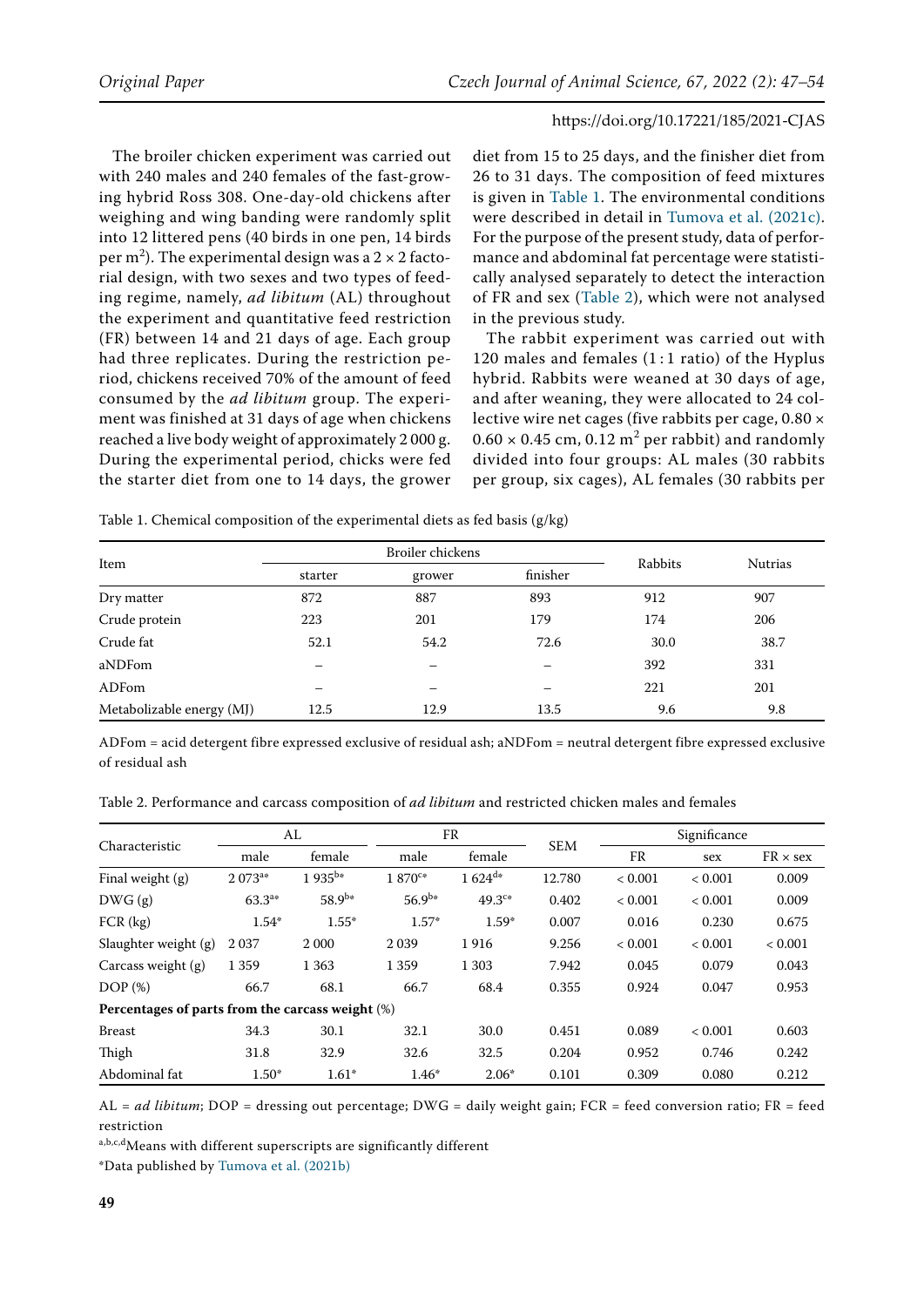group, six cages), restricted males (30 rabbits per group, six cages), and restricted females (30 rabbits per group, six cages). The experimental design was a  $2 \times 2$  factorial design, with two sexes and two types of feeding regimes. Feed restriction was applied between 42 and 49 days of age, and rabbits received 70% of the *ad libitum* feeding. The feed mixture chemical composition is shown in Table 1, and environmental conditions were the same as those described in detail in [Chodova](#page-6-2)  [et al. \(2019\)](#page-6-2). The experiment was finished at the age of 70 days.

The nutria experiment was carried out with 120 nutrias (60 males and 60 females) of the standard colour type under the same conditions as described in our recent study ([Tumova et al. 2021b\)](#page-7-12). After weaning and weighing, the nutrias were randomly placed into 12 pens (two sexes × two feeding regimes  $\times$  three replicates), with 10 nutrias per pen. The experimental design was a  $2 \times 2$  factorial design, with two sexes and two types of feeding regimes. The AL males and females were fed *ad libitum* throughout the experiment until eight months of age, and restricted nutrias were restricted in the  $3<sup>rd</sup>$  month of age for four weeks  $(12<sup>th</sup>-15<sup>th</sup>$  week of age) and received 70% of the *ad libitum* feeding. Table 1 describes the feed chemical composition.

# **Growth performance**

During all experiments, animals were individually weighed. Body weight in grams was measured weekly in chickens and rabbits and monthly in nutrias. The growth of the animals was evaluated by calculating the daily weight gain (DWG) from individual weighing. Feed consumption was measured daily per pen or cage, and mortality was recorded daily.

#### **Carcass analyses**

In all experiments, animals were fasted for 12 h before slaughtering. Animals were slaughtered by electrical stunning and bleeding from the jugular vein. Carcass dissection was evaluated in cold carcasses after chilling for 24 h at 4 °C. After chilling, the carcass weight was measured, and then the carcass analysis was carried out by a method described by [Chodova et al. \(2021\).](#page-6-10)

Carcass dissection of the chickens was performed at the end of the fattening period at 31 days of age, when chickens came to an approximate weight of 2 000 g. Twelve birds from each group (four birds per pen) were selected to determine carcass composition. After stunning and bleeding, the chickens were plucked and eviscerated. During the carcass analysis, carcass weight, internal organs weight, breast weight with skin, thigh weight including skin, and abdominal fat (AF) weight were recorded. The breasts were cut from the shoulder joint and sternum, and the thighs (upper thigh and drumstick) were cut at the hip joint. The weights of the carcass and carcass cuts were used to calculate the proportion in the whole carcass. The DOP was calculated using the following formula: (carcass weight/slaughter weight)  $\times$  100.

Rabbits for carcass analysis were slaughtered at 70 days of age. The dissection of 12 rabbits per group (two rabbits per cage) followed the method of [Zapletal et al. \(2020\)](#page-7-15). Carcass weight, DOP, loin, hind legs, and perirenal fat were recorded. The percentage of carcass parts was calculated relative to the whole carcass. The DOP was calculated by dividing the carcass weight by the live body weight.

A total of 36 nutrias (nine from each group, three per replicate) at eight months of age were used for carcass analysis. Nutrias selected for carcass dissection were close to the average weight of each group. Carcass analysis was performed according to [Tumova et al. \(2021a\).](#page-7-7) The DOP was calculated from the cold carcass weight divided by the live weight and multiplied by 100. The carcass was cut to separate the hind part and then the loin and hind legs. The weights of each part and perirenal fat were used to calculate the percentage in the chilled carcass.

#### **Statistical analysis**

Data were statistically analysed by two-way ANOVA (GLM procedure) in SAS software v9.4. (SAS Institute, Inc., Cary, NC, USA). Feeding regime, sex, and their interaction were included as fixed effects, and pen or cage was included as a random effect. The pen or cage was used as an experimental unit for growth performance, and the individual chicken, rabbit, and nutria represented the experimental unit for carcass composition. The differences between groups in final body weight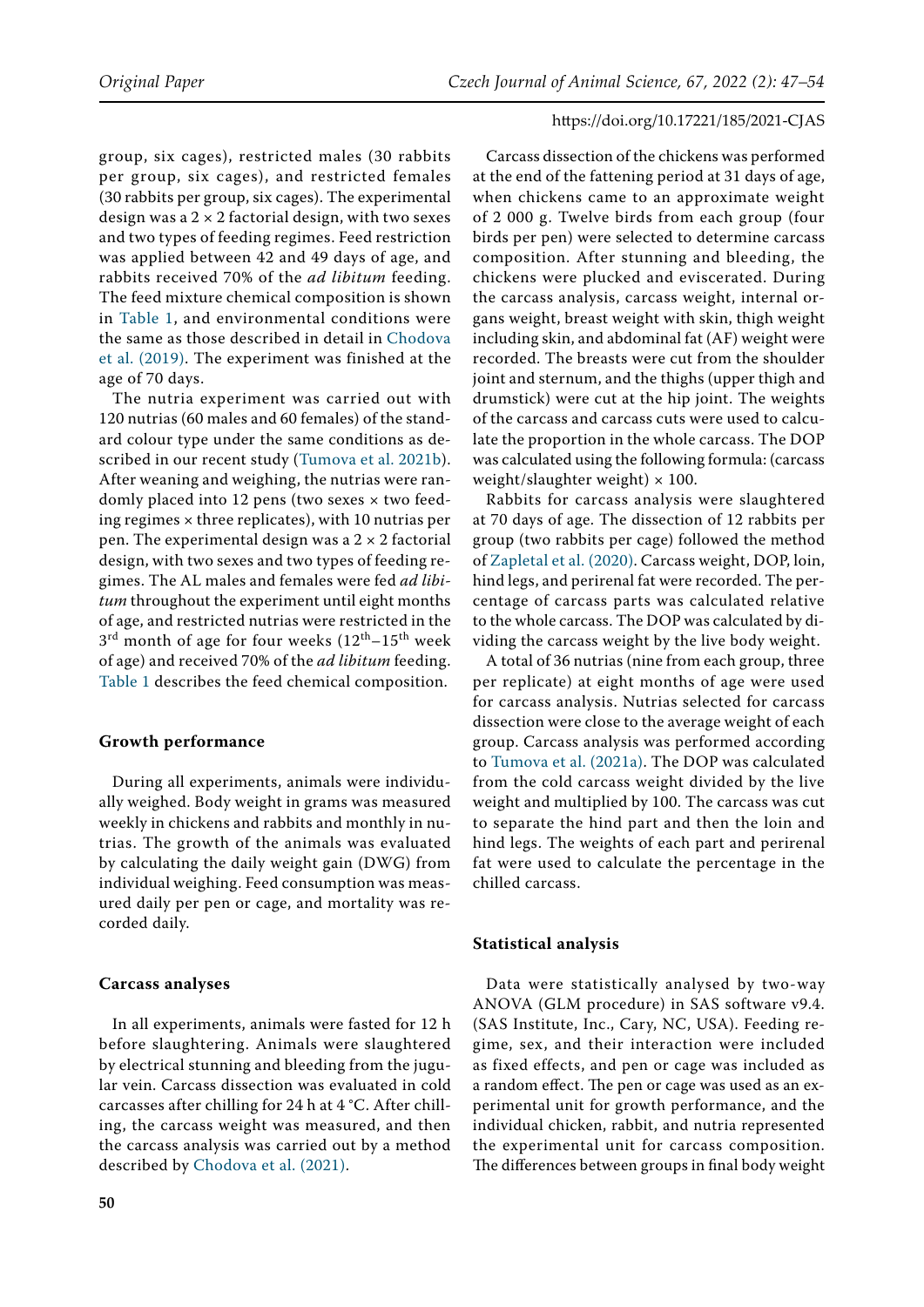and DWG were tested by the Sheffe test and for FCR and carcass composition Duncan's test was used. Significance was considered at the *P <* 0.05 level.

# **Results**

# **Growth performance**

Results of the performance and carcass composition of broiler chickens, rabbits, and nutrias are given in Tables 2–4. In broiler chickens (Table 2), an interaction between FR and sex was found for final live body weight and DWG ( $P = 0.009$ ). This sig-

nificant interaction shows that FR increased the sex differences in final body weight from 7% to 13%. In restricted chicken males and females, compensatory growth was not detected, and final body weight was lower in males by 10% and in females by 16% than in the AL chickens. A similar tendency was observed in DWG. However, restricted rabbit (Table 3) and nutria (Table 4) males and females compensated for final body weight. With respect to the effect of the main factors in the present study, in chickens, FR significantly decreased final body weight and DWG and increased FCR. Significant sex differences in final body weight and DWG were observed in chickens and nutrias.

Table 3. Performance and carcass composition of *ad libitum* and restricted rabbit males and females

| <b>Characteristic</b>                            | AL                |                   | FR             |                   |            | Significance |       |                 |
|--------------------------------------------------|-------------------|-------------------|----------------|-------------------|------------|--------------|-------|-----------------|
|                                                  | male              | female            | male           | female            | <b>SEM</b> | FR           | sex   | $FR \times$ sex |
| Final weight (g)                                 | 2686              | 2614              | 2744           | 2651              | 27.908     | 0.400        | 0.142 | 0.848           |
| DWG(g)                                           | 45.6              | 42.8              | 46.1           | 44.6              | 0.587      | 0.297        | 0.070 | 0.583           |
| $FCR$ (kg)                                       | 3.23              | 3.27              | 3.19           | 3.24              | 0.035      | 0.558        | 0.423 | 0.287           |
| Slaughter weight (g)                             | 2781              | 2834              | 2757           | 2745              | 23.548     | 0.254        | 0.671 | 0.495           |
| Carcass weight $(g)$                             | 1450              | 1477              | 1453           | 1401              | 14.315     | 0.199        | 0.669 | 0.166           |
| DOP(%)                                           | 60.3              | 60.4              | 61.6           | 60.0              | 0.299      | 0.486        | 0.324 | 0.127           |
| Percentages of parts from the carcass weight (%) |                   |                   |                |                   |            |              |       |                 |
| Loin                                             | 16.3              | 18.6              | 17.1           | 17.9              | 0.278      | 0.811        | 0.003 | 0.109           |
| Hind legs                                        | 30.7              | 31.4              | 30.3           | 30.2              | 0.192      | 0.029        | 0.450 | 0.318           |
| Perirenal fat                                    | 1.86 <sup>b</sup> | 2.32 <sup>a</sup> | $2.20^{\rm a}$ | 1.99 <sup>b</sup> | 0.080      | 0.996        | 0.425 | 0.040           |

AL = *ad libitum*; DOP = dressing out percentage; DWG = daily weight gain; FCR = feed conversion ratio; FR = feed restriction

a,b<sub>Means</sub> with different superscripts are significantly different

| Table 4. Performance and carcass composition of <i>ad libitum</i> and restricted nutria males and females |  |
|-----------------------------------------------------------------------------------------------------------|--|
|-----------------------------------------------------------------------------------------------------------|--|

| Characteristic                                            | AL   |        | FR      |        |            | Significance |       |                 |
|-----------------------------------------------------------|------|--------|---------|--------|------------|--------------|-------|-----------------|
|                                                           | male | female | male    | female | <b>SEM</b> | FR           | sex   | $FR \times$ sex |
| Final weight (g)                                          | 5704 | 4799   | 5 3 1 2 | 4469   | 134.136    | 0.133        | 0.005 | 0.937           |
| DWG(g)                                                    | 28.4 | 23.9   | 24.7    | 21.1   | 0.849      | 0.121        | 0.022 | 0.560           |
| $FCR$ (kg)                                                | 5.9  | 5.6    | 5.7     | 5.8    | 0.162      | 0.952        | 0.689 | 0.600           |
| Slaughter weight $(g)$                                    | 5697 | 4893   | 5 0 7 2 | 4803   | 121.323    | 0.097        | 0.009 | 0.202           |
| Carcass weight<br>without head $(g)$                      | 3085 | 2522   | 2672    | 2425   | 80.781     | 0.061        | 0.002 | 0.229           |
| DOP(%)                                                    | 54.0 | 51.7   | 52.8    | 50.5   | 0.659      | 0.344        | 0.074 | 0.995           |
| Percentages of parts from the carcass weight without head |      |        |         |        |            |              |       |                 |
| Loin                                                      | 5.86 | 5.98   | 6.48    | 6.07   | 0.098      | 0.077        | 0.642 | 0.174           |
| Hind legs                                                 | 22.9 | 21.3   | 22.2    | 23.0   | 0.333      | 0.416        | 0.595 | 0.077           |
| Perirenal fat                                             | 1.13 | 1.39   | 0.97    | 1.14   | 0.077      | 0.630        | 0.032 | 0.555           |

AL = *ad libitum*; DOP = dressing out percentage; DWG = daily weight gain; FCR = feed conversion ratio; FR = feed restriction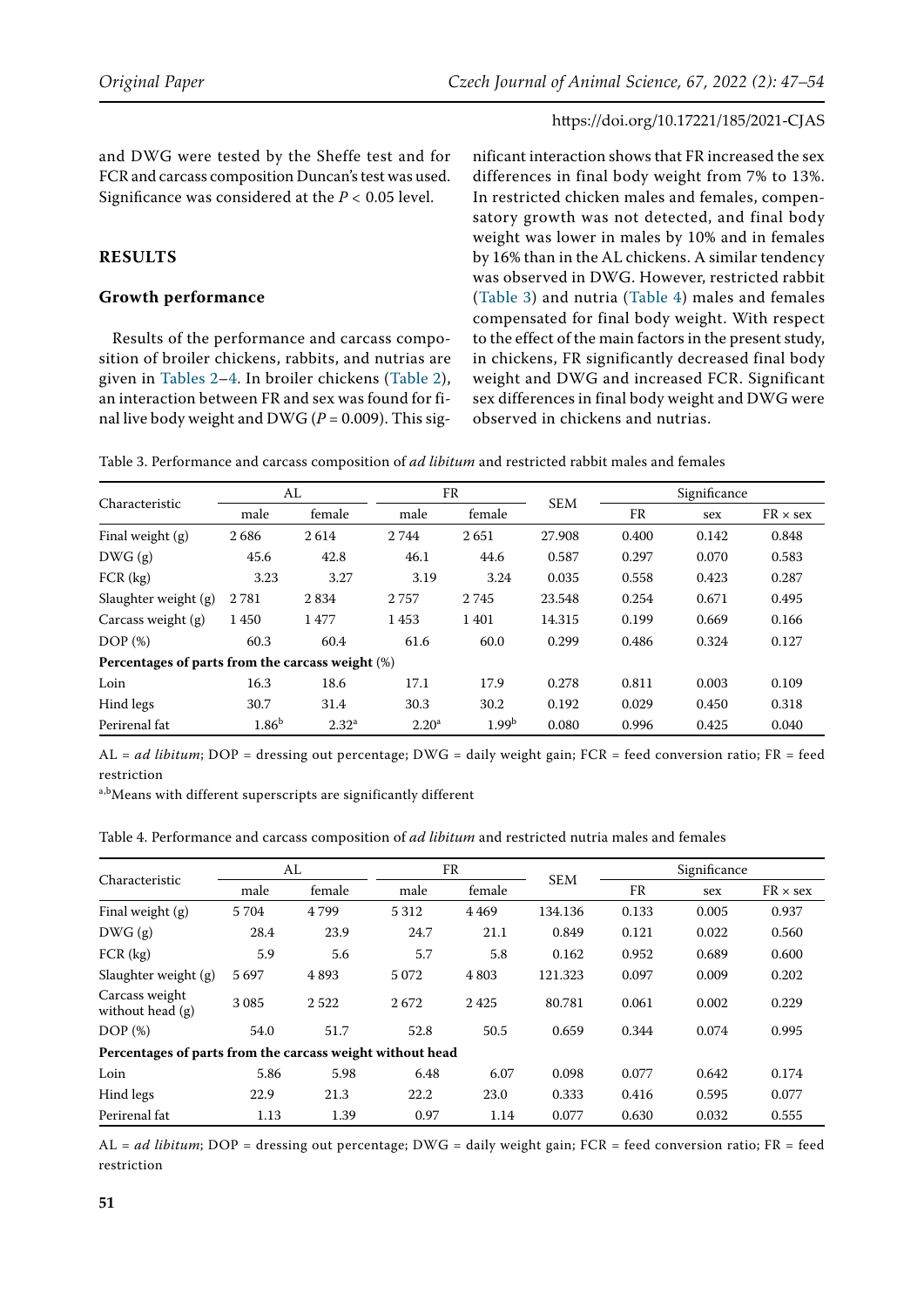# **Carcass composition**

Regarding carcass characteristics, a significant interaction between FR and sex was observed for chicken slaughter weight and carcass weight (Table 2) and for perirenal fat percentage in rabbits (Table 3). In chickens, slaughter weight (*P <* 0.001) and carcass weight  $(P = 0.043)$  were lower in restricted females than in restricted males. In rabbits, the perirenal fat percentage was lower in AL males and restricted females than in the other groups ( $P = 0.040$ ). Regarding the fixed effects, FR decreased slaughter weight (*P <* 0.001) and carcass weight  $(P = 0.045)$  in chickens. Conversely, a stronger impact of sex was observed for carcass composition. In chickens, females had a lower slaughter weight (*P <* 0.001) and breast percentage (*P <* 0.001) and a higher DOP ( $P = 0.027$ ) than males. In rabbits, males showed a significantly lower loin percentage than females. In nutrias, males had a higher slaughter weight  $(P = 0.009)$  and carcass weight  $(P = 0.002)$  and lower perirenal fat  $(P = 0.022)$  than females (Table 4).

# **Discussion**

#### **Growth performance**

The growth of restricted animals is accompanied by compensatory growth during the realimentation period. In the present study, restricted chicken males and females reached a significantly lower final body weight than AL chickens. The lack of compensatory growth of restricted chickens might be related to the short realimentation period. Moreover, from a physiological point of view, it was illustrated that immediately after finishing the FR period, feed intake was decreased because the capacity of the gastrointestinal tract became limited, resulting in the incomplete consumption of the amount of feed provided and thus growth retardation [\(Rodrigues and Choct](#page-7-20)  [2018\)](#page-7-20). The significant interaction between FR and sex for final body weight and DWG in chickens of the present study led to an increase in the differences between sexes, with differences of 7% and 13% for AL and restricted groups, respectively. These differences indicate higher growth depression in females than in males and that females were more sensitive to FR than males. This result was confirmed by the DWG data, which showed a decrease of 10% in males and

**52**

https://doi.org/10.17221/185/2021-CJAS 16% in females. Different responses of chicken males and females to FR correspond with the observations of [Plavnik and Hurwitz \(1991\)](#page-7-16) and [Tumova](#page-7-6) [et al. \(2002\),](#page-7-6) who illustrated that chicken males had a greater ability to exhibit compensatory growth after FR than females, which is frequently explained by the faster growth rate observed in males. In the present study, the differences between sexes were underlined by a short realimentation period. Lower DWG impaired the FCR of restricted chickens, presumably due to a lack of compensatory growth, which is accompanied by a lower basal metabolism and thus better FCR [\(Shabani et al. 2015\)](#page-7-17). However, rabbits and nutrias of the present study compensated for growth depression after passing the restricted period. Thus, no significant differences were detected in final body weight or DWG. In rabbits, none of the performance characteristics was affected by FR, sex, or their interaction, which might be associated with the lack of sexual dimorphism. These results are in accordance with those of [Tumova et al.](#page-7-6) [\(2002\)](#page-7-6), [Gidenne et al. \(2012\),](#page-6-0) and [Crespo et al. \(2020\)](#page-6-3). Conversely, in nutrias, growth performance characteristics of the present study were significantly affected by sex, where females showed a 16% lower final body weight and DWG than males. Growth intensity in the AL and restricted nutria groups was affected similarly in both sexes and corresponds with our recent results ([Tumova et al. 2021b\)](#page-7-12). **Carcass composition**

Compensatory growth and final body weight might affect slaughter and carcass characteristics. In chickens of the present study, a significant interaction between FR and sex was observed for slaughter and carcass weights, which was mainly related to live body weight, and these results are in agreement with the findings of [Shabani et al. \(2015\)](#page-7-17) and [Tumova and](#page-7-3) [Chodova \(2018\).](#page-7-3) Additionally, both measurements were significantly lower in restricted chickens than in AL chickens (Table 2). These results are in harmony with those of [Livingston et al. \(2019\)](#page-7-18), who proved that restricted chickens had lower body and hot carcass weights than AL-fed chickens. With respect to the effect of sex as the main factor, chicken females had a significantly lower slaughter weight and breast percentage and higher DOP, which reflect the lower growth of females. [Velleman et al. \(2014\)](#page-7-19), in line with [van der Klein et al. \(2017\)](#page-7-2), reported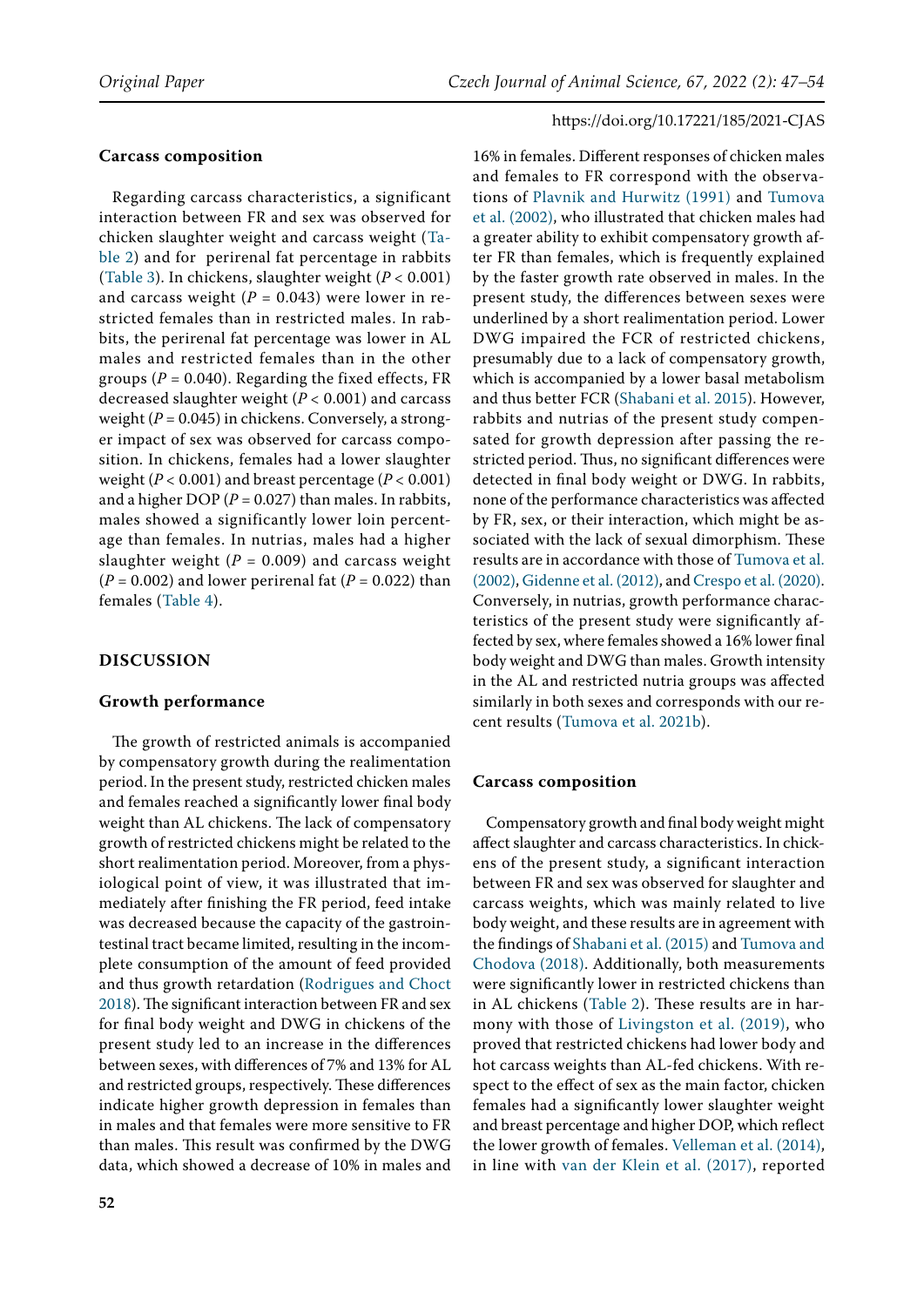that FR during the third week of age reduced breast muscle gain as a result of a short recovery time after feed restriction. However, the higher DOP in females of the present study might be related to lower gastrointestinal weight, as reported by [van der Klein](#page-7-2)  [et al. \(2017\)](#page-7-2), who observed reduced gastrointestinal development after FR in females. The effects of feeding regime, sex, and their interaction on carcass characteristics in rabbits were negligible, which corresponds with the findings of [Birolo et al.](#page-6-1)  [\(2016](#page-6-1); [2020a](#page-6-5)), [Alabiso et al. \(2017\),](#page-6-6) and [Chodova](#page-6-2)  [et al. \(2019\).](#page-6-2) The interaction of FR and sex in rabbits of the present study was observed in perirenal fat with the highest values in AL females and the lowest in AL males. However, the trait was not affected by sex as a fixed effect, which corresponds with [Zapletal et al. \(2020\).](#page-7-15) In rabbits, perirenal fat is in relation to total dissectible fat ([Dalle Zotte et al.](#page-6-11)  [2020\)](#page-6-11). In nutrias of the present study, sex was the only factor affecting the carcass weight and perirenal fat percentage, which might be assumed to be a result of sexual dimorphism. These results are consistent with those reported by [Cabrera et al. \(2007\)](#page-6-12), who postulated that carcass composition is not dependent on sex in nutrias.

# **Conclusion**

The results of the present study show similar effects of FR on the performance of rabbits and nutrias, whereas in chickens, the interaction between FR and sex played an important role. In spite of the different degree of sexual dimorphism of the evaluated species, the interactions in carcass composition were not important. Feed restriction as the main factor affected chicken growth and carcass composition. As expected, the effect of sex as a fixed factor was important in chickens and nutrias, which have a higher degree of sexual dimorphism.

# **Conflict of interest**

The authors declare no conflict of interest.

# **References**

<span id="page-6-6"></span>Alabiso M, Di Grigoli A, Mazza F, Maniaci G, Vitale F, Bonanno A. A 3-week feed restriction after weaning as an alternative to a medicated diet: Effects on growth, health, carcass and meat traits of rabbits of two genotypes. Animal. 2017 Sep;11(9):1608-16.

- <span id="page-6-9"></span>Baeza E, Williams J, Guemene D, Duclos MJ. Sexual dimorphism for growth in Muscovy ducks and changes in insulin-like growth factor I (IGF-I), growth hormone (GH) and triiodothyronine (T3) plasma level. Reprod Nutr Dev. 2001 Mar 1;41(2):173-9.
- <span id="page-6-1"></span>Birolo M, Trocino A, Zuffellato A, Xiccato G. Effect of feed restriction programs and slaughter age on digestive efficiency, growth performance and body composition of growing rabbits. Anim Feed Sci Technol. 2016 Dec 1; 222(12):194-203.
- <span id="page-6-5"></span>Birolo M, Trocino A, Zuffellato A, Xiccato G. Time-based feed restriction and group composition in growing rabbits: Effects on feed intake pattern, growth performance, carcass traits and meat quality. Livest Sci. 2020a Sep 1;239(9):104086.
- <span id="page-6-8"></span>Birolo M, Trocino A, Zuffellato A, Xiccato G. Effects of time-based feed restriction on morbidity, mortality, performance and meat quality of growing rabbits housed in collective systems. Animal. 2020b Mar;14(3):626-35.
- <span id="page-6-12"></span>Cabrera MC, del Puerto M, Olivero R, Otero E, Saadoun A. Growth, yield of carcass and biochemical compositions of meat and fat in nutrias (Myocastor coypus) reared in an intensive production system. Meat Sci. 2007 Jun 1; 76(6):366-76.
- <span id="page-6-4"></span>Carco G, Dalla Bona M, Carraro L, Latorre MA, Fondevila M, Gallo L, Schiavon S. Influence of mild feed restriction and mild reduction in dietary amino acid content on feeding behaviour of group-housed growing pigs. Appl Anim Behav Sci. 2018 Jan 1;198(1):27-35.
- <span id="page-6-7"></span>Chodova D, Tumova E, Volek Z, Skrivanova V, Vlckova J. The effect of one-week intensive feed restriction and age on the carcass composition and meat quality of growing rabbits. Czech J Anim Sci. 2016 Apr;61(4):151-8.
- <span id="page-6-2"></span>Chodova D, Tumova E, Volek Z. The effect of limited feed intake on carcase yield and meat quality in early weaned rabbits. Ital J Anim Sci. 2019 Jan;18(1):381-8.
- <span id="page-6-10"></span>Chodova D, Tumova E, Ketta M. The response of fast-, medium- and slowgrowing chickens to a low protein diet. Czech J Anim Sci. 2021 Mar 2;66(3):97-105.
- <span id="page-6-3"></span>Crespo R, Alfonso C, del Barrio AS, Garcia-Ruiz AI, Marco M, Nicodemus N. Effect of feed restriction on performance, carcass yield and nitrogen and energy balance in growing rabbits. Livest Sci. 2020 Nov 1;241(11):104278.
- <span id="page-6-11"></span>Dalle Zotte A, Cullere M, Gleeson E, Cossu ME. Animal fat and vitamin E in rabbit diets: Total tract apparent digestibility, growth performance, carcass and meat quality traits. Czech J Anim Sci. 2020 Oct 27;65(10):380-8.
- <span id="page-6-0"></span>Gidenne T, Combes S, Fortun-Lamothe L. Feed intake limitation strategies for the growing rabbit: Effect on feeding